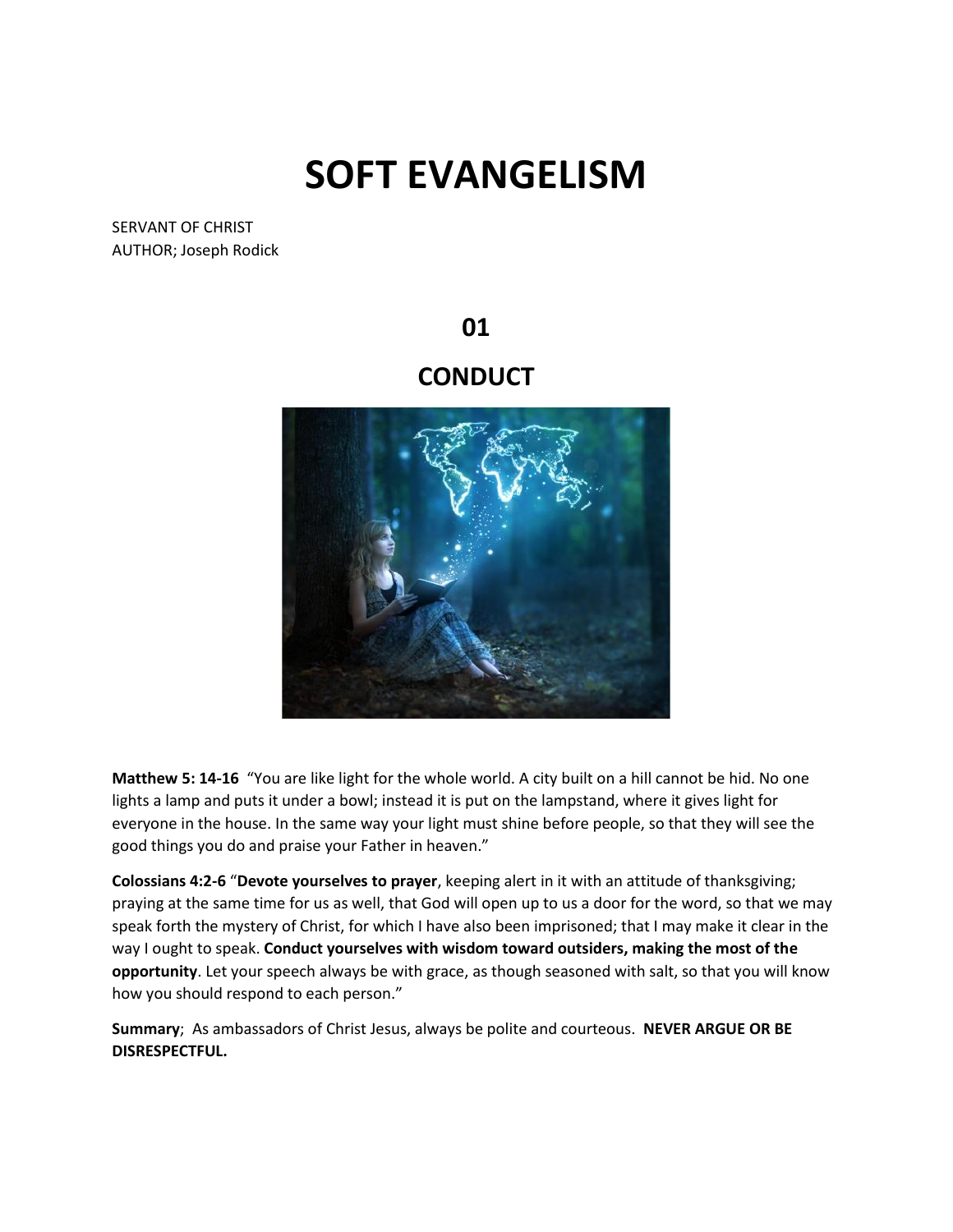### **UNDERSTANDING**



Both Evangelism Explosion and Billy Graham Evangelism are excellent programs. However, they are **contentious** due to their presentation of humankind's truly sinful state at the beginning of the conversation, thus leading to **disagreements**. These **conflicts** have caused many to stop being a messenger of the Good News of salvation through Christ Jesus. On the other hand, **Soft Evangelism is non-confrontational** due to the understanding that God's Drawing brings conviction, revealing one's sinful status to themselves, realizing the Holy Spirit's work to be self-evident. Soft Evangelism is not a program but a method that conveys Christ and His message. **LET US BEGIN**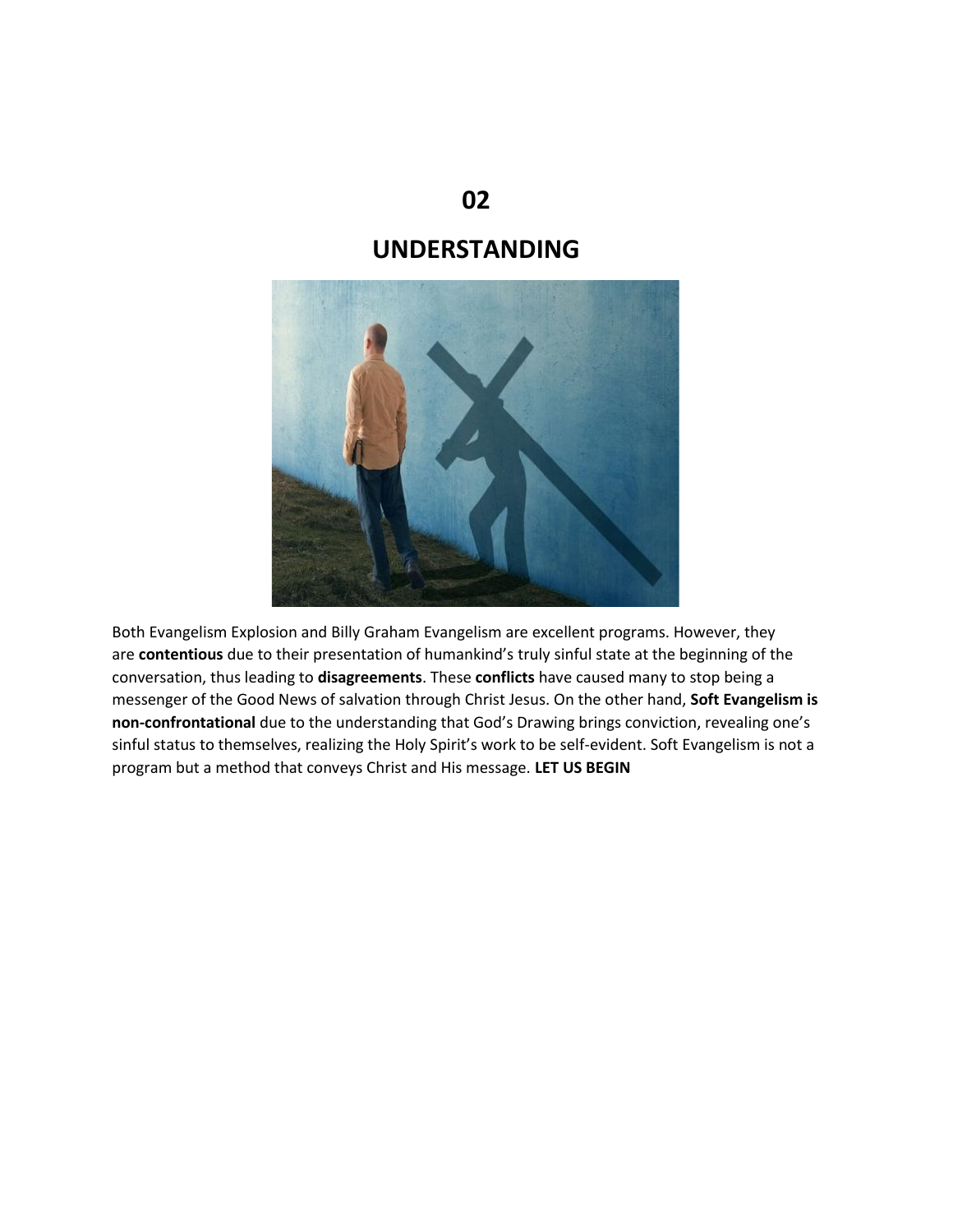## **EVERYWHERE, EVERYONE**



2Timothy4:1-3 "In the presence of God and of Christ Jesus, who will judge the living and the dead, and because he is coming to rule as King, **I solemnly urge you to preach the message, to insist upon proclaiming it (whether the time is right or not), to convince, reproach, and encourage, as you teach with all patience**. The time will come when people will not listen to sound doctrine, but will follow their own desires and will collect for themselves more and more teachers who will tell them what they are itching to hear."

**Summary**; Paul is clear, all Servants of Christ are called and commissioned to preach the message of salvation everywhere and to everyone. Again this fulfills, "**The Great Commission**" in **Matthew 28:19**.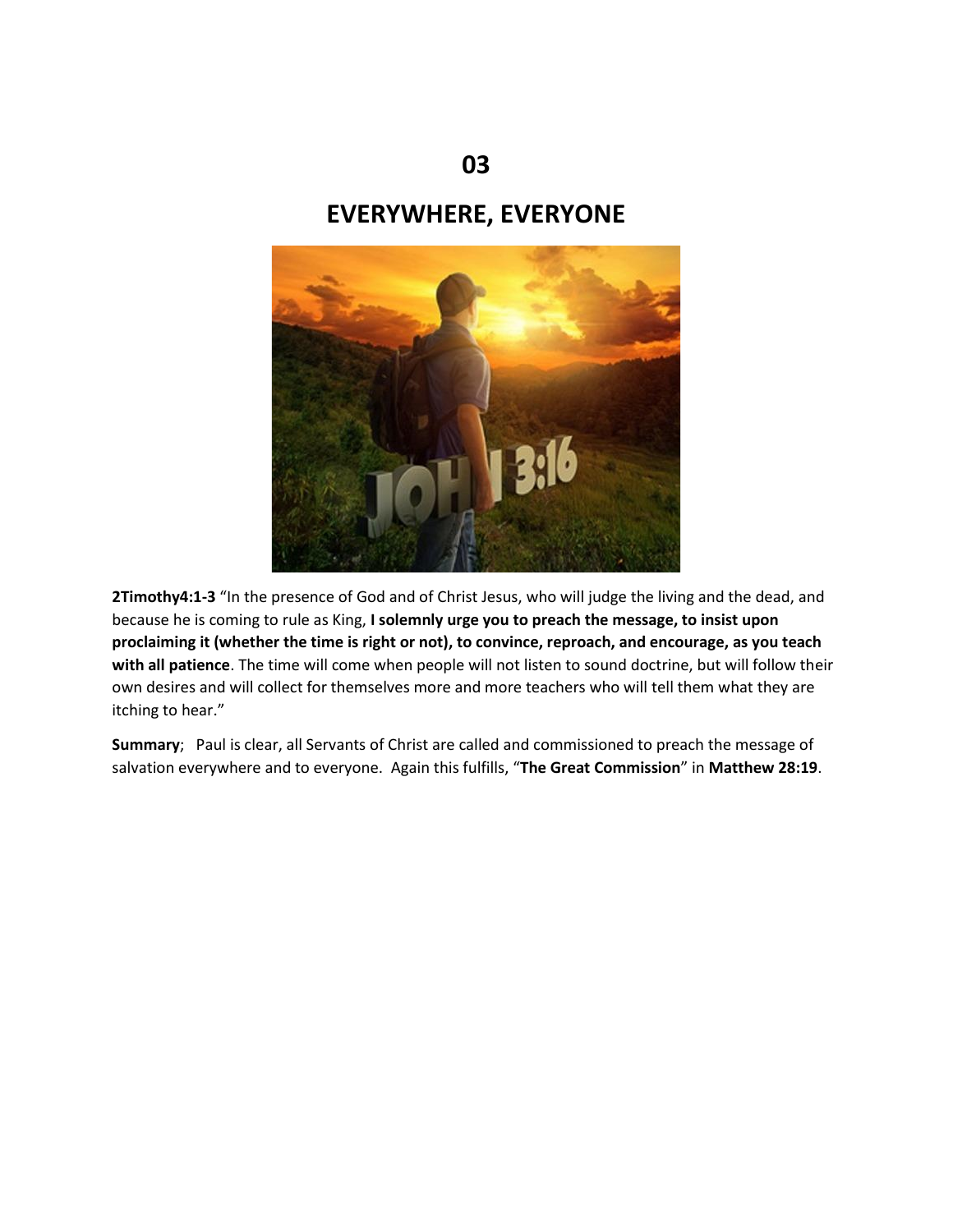## **CONVERSATION**



As with Evangelism Explosion, and Billy Graham Evangelism, Soft Evangelism starts by initiating a conversation.

- 1. If shopping, open a conversation on what they are looking for or are already holding.
- 2. If dining, open a conversation about the food or general experience.
- 3. If at a laundry mate, conversations are regular and expected.
- 4. With neighbors, conversations are polite and expected.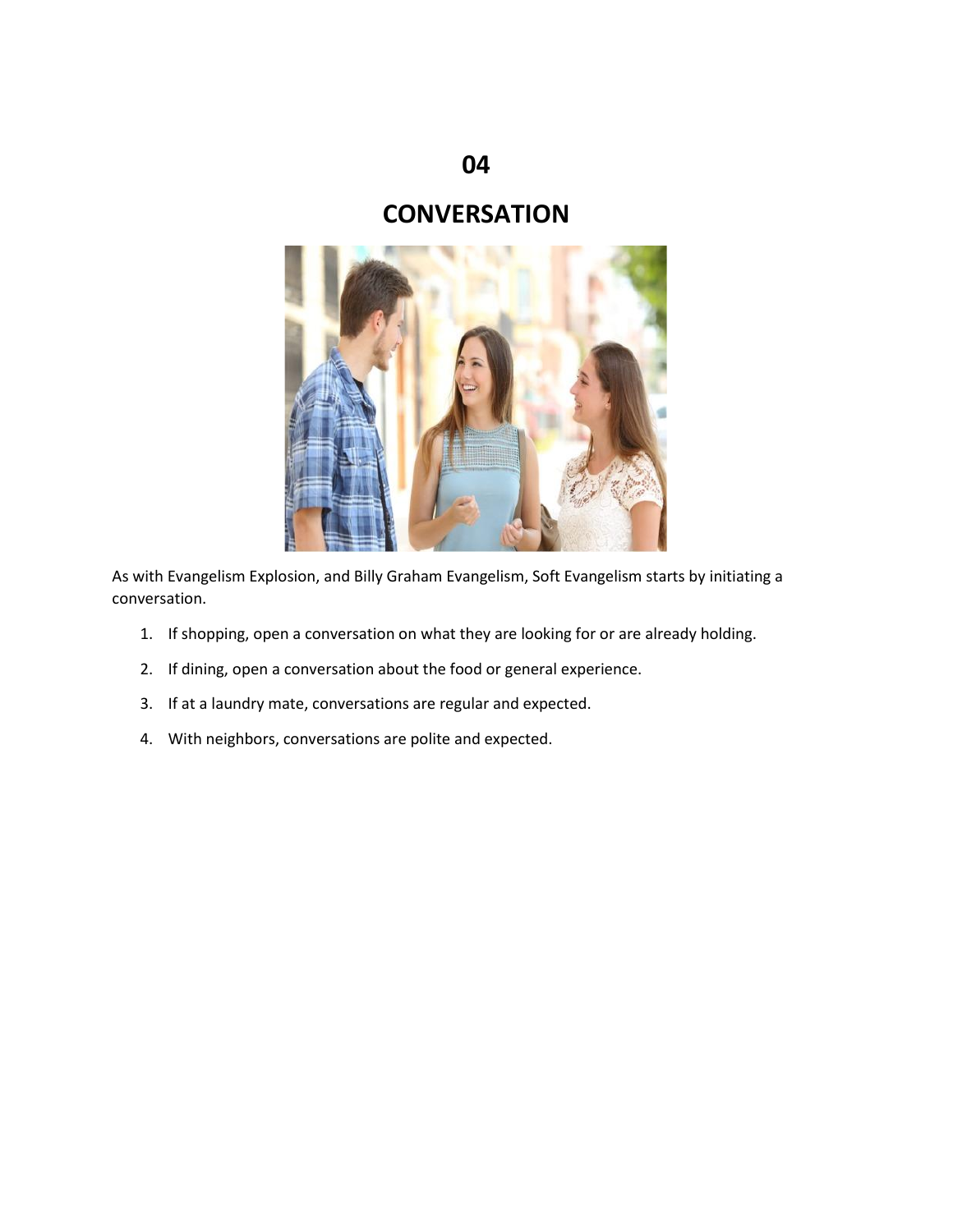#### **DECISION**



After a couple of minutes of conversation, ask the individual what church they attend?

If they respond as church members, congratulations, you met and made a new brother or sister in the Lord.

If they respond that they stopped attending for multiple reasons, invite them to your church.

If they respond in **general terms** that they do not believe in God. Your opening statement is, "**You Know**,"

God created the heavens and the earth so that each one of us would have the opportunity to accept Christ Jesus as Lord and Savior, thus spending eternity in heaven with Him or denying HIm and living out eternity void/absent of God and His love. "**Are you ready to choose?"**

**This** is the moment of decision. **This** is the moment where the drawing of the Holy Spirit becomes evident of being successful. Remember, **Ezekiel 33:6** God's servants are responsible for sounding the alarm of pending judgment, not the response.

If they say "**no**," then understand that you completed your duty as a watchman, you sounded the alarm. However, you're never relieved, never not on watch. The drawing of God is still working, so never stop sounding the alarm. It's not uncommon for weeks, months, years to occur before the Drawing of God humbles a spirit. Always be polite, for future interactions may occur.

If they say "**yes**," then ask them to repeat this prayer after you.

**Dear Christ Jesus**, I accept you as my **Lord** and **Savior**; I ask you to come into my heart, **change** and **mold** me to be in **harmony** with you. I ask you to replace my will and wants with yours, use me for whatever purpose you have for me. Thank you, Christ Jesus, for loving me and being my savior, Amen.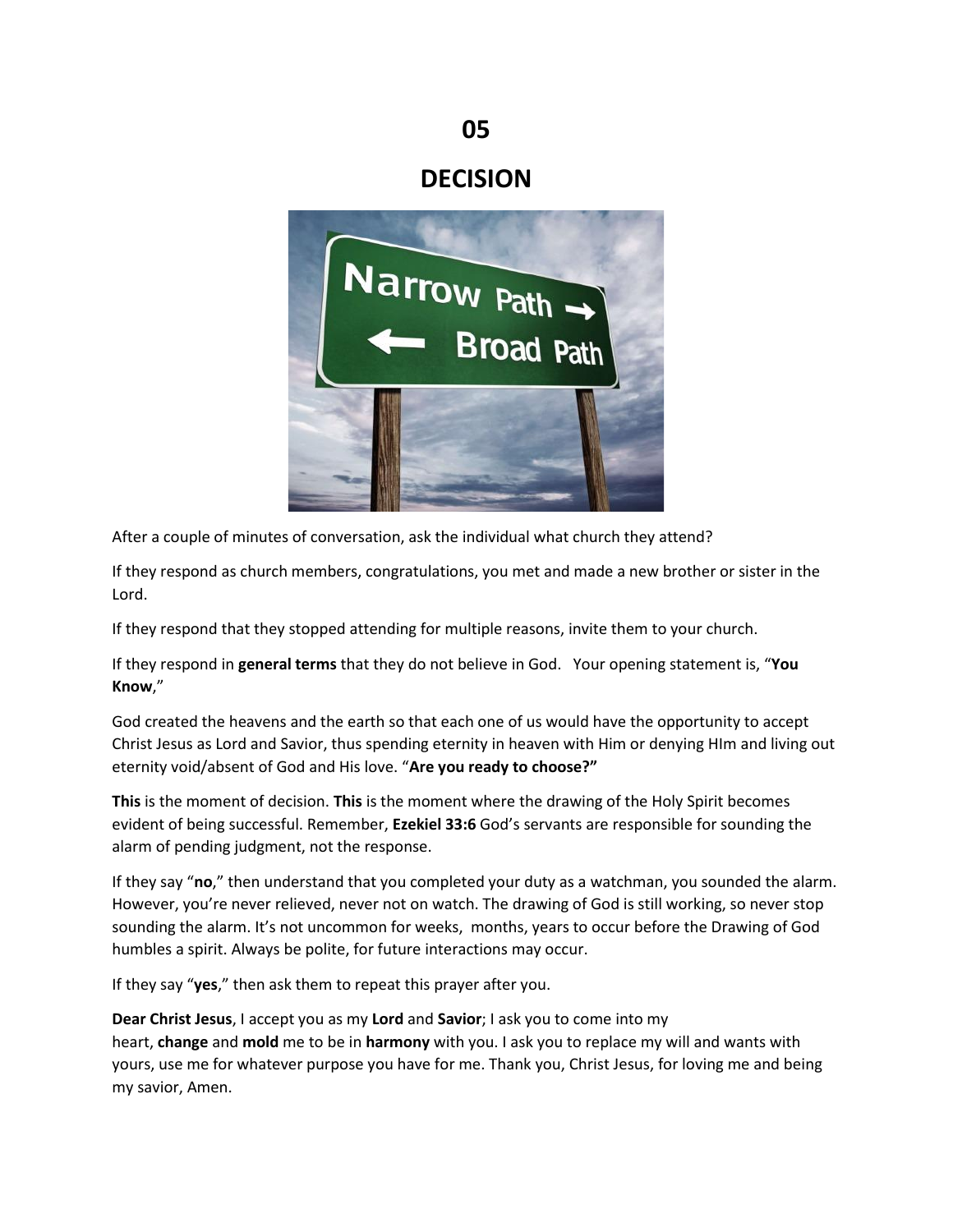## **MEMBERSHIP**



**Hebrews 10:22-25** "**So let us come near to God with a sincere heart and a sure faith**, with hearts that have been purified from a guilty conscience and with bodies washed with clean water. Let us hold on firmly to the hope we profess, because we can trust God to keep his promise. **Let us be concerned for one another**, to help one another to show love and to do good. **Let us not give up the habit of meeting together**, as some are doing. Instead, **let us encourage one another** all the more, since you see that the Day of the Lord is coming nearer."

**After praying**, professing Christ Jesus as Lord and Savior, you need to invite the individual to attend your church. The church, which is the embodiment of Christ Jesus, needs to assist in the training, equipping, adding in the sanctification of the new believer. If the new believer does not have a Holy Bible, your church should gift.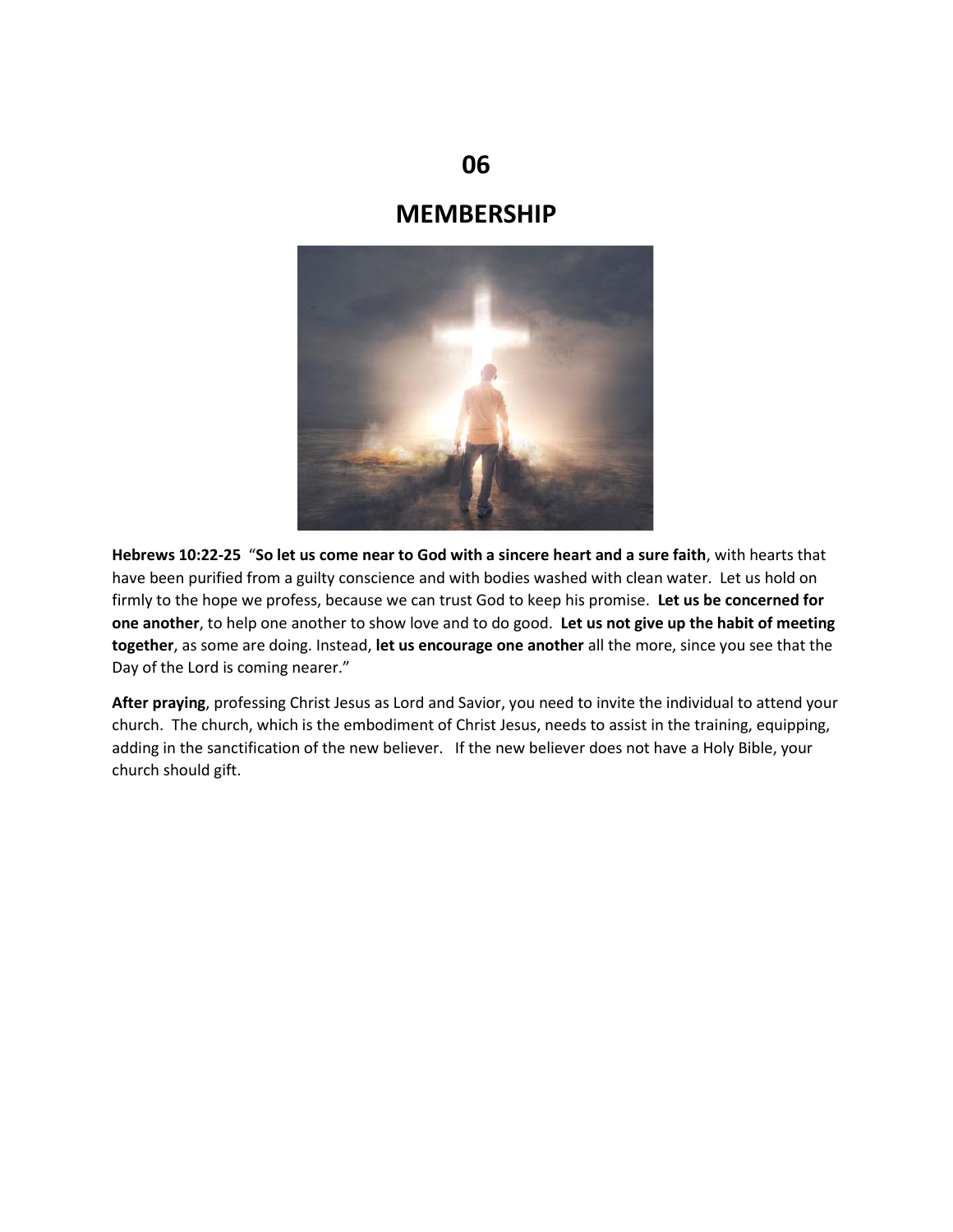## **SANCTIFICATION**



**Psalms 51:10-12** "**Create in me a clean heart, O God**, And **renew a steadfast spirit within me**. Do not cast me away from Your presence And do not take Your Holy Spirit from me. Restore to me the joy of Your salvation And sustain me with a willing spirit."

**2Corinthians 5:17-18** "**Therefore if anyone is in Christ, he is a new creature**; the old things passed away; behold, new things have come. Now all these things are from God, who reconciled us to Himself through Christ and gave us the ministry of reconciliation,"

**Summary**; **The Drawing of God brings conviction to one's sinful life**, "thus revealing one's sinful state to themselves," without the Drawing of God, No one would come to Christ Jesus as stated in **John 6:44**. The conviction of God continues a lifelong process of sanctification in every believer.

**NOTE**, sometimes during a conversation, the topic of sin may emerge. It is essential to understand that a Watchman's calling is to warn and encourage, which is part of loving thy neighbor. **The Holy Bible contains all the standards God sets for humankind**. So, if anyone has questions about sin, NEVER interject a personal comment, but refer them to God's Holy Word. You may assist in looking up passages, but again, never inject a comment. **Let God's Word answer the Question**.

"**PERSONAL COMMENTS REGARDING SIN WILL BRING CONFLICT**." By referring the individual to God's Word, the Holy Bible, and not introducing personal comments, all conflicts are with God and not with you.